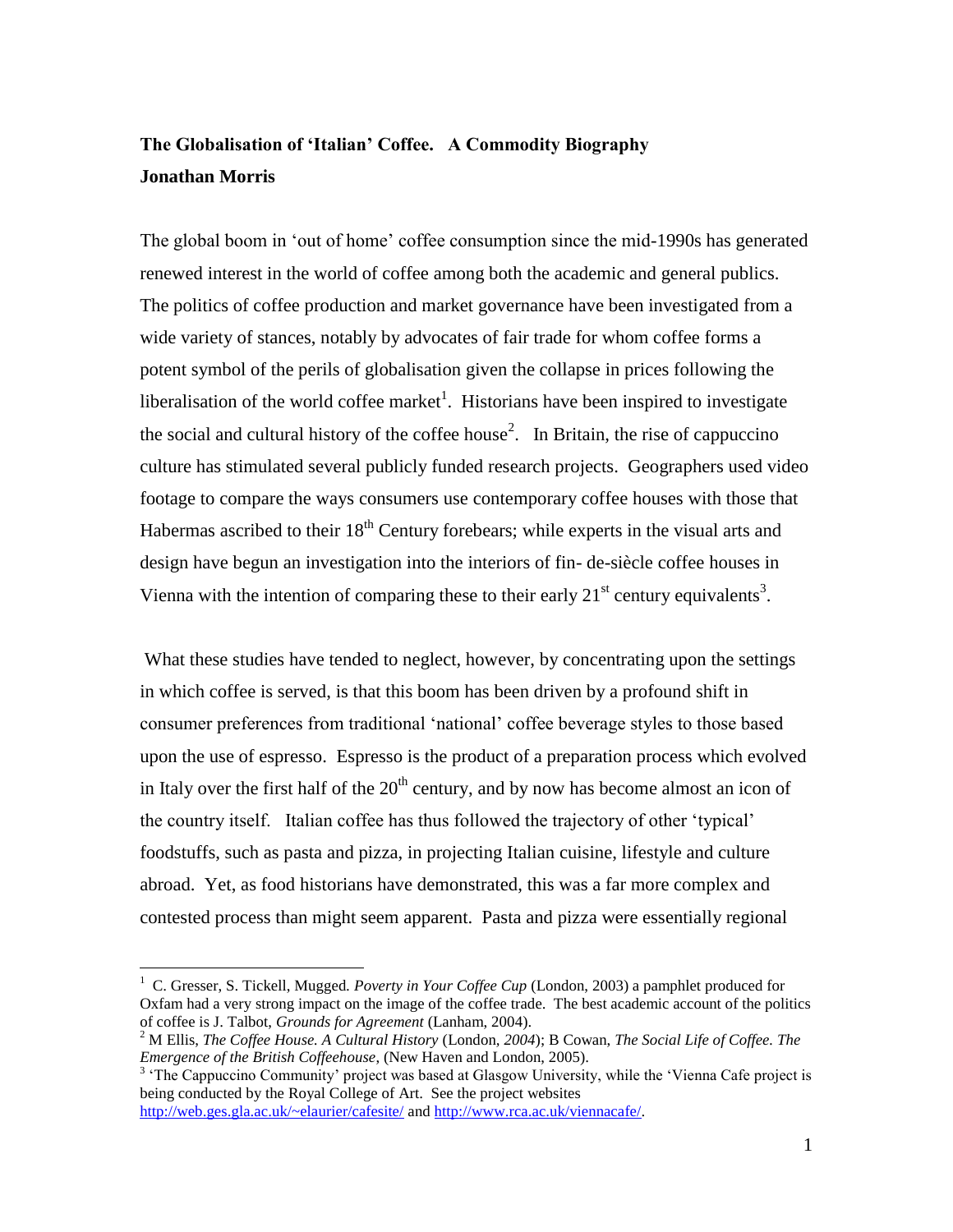dishes whose incorporation into an Italian 'national' cuisine, was as much a consequence of, rather than a precursor to, their success abroad<sup>4</sup>. Indeed the 'globalisation' of Italian style coffee can also be read as an example of the homogenisation of consumer tastes, a reading whose purchase has been increased by its close association with the coffee shop format that was popularised in the United States and is usually linked to the dominant operator, Starbucks<sup>5</sup>. Consequently contests over the 'authenticity', 'nationality' and 'ownership' of espresso form a key part of this story.

# **Commodity Biography**

 $\overline{a}$ 

Explaining the global success of Italian-style coffee requires us was to construct a 'commodity biography' of espresso in which the influences of technological innovation and business structures are integrated with an analysis of changing social and cultural practices within consumer societies to explain how, when, where and why 'Italian-style' coffee beverages evolved and were transferred into other markets. While recognising the importance of the 'staging' of consumption within the coffee house, and the cultural constructions built around the beverages (constructions whose manufacture has often encompassed part of the work of transfer agents), it must also explore these transfers in terms of the material transformations of the nature of the beverages and the technology of their production. As Italian-style coffee has spread into new markets so the beverage recipes have been adapted and emphasis has shifted to the milk-based derivative drinks rather than espresso itself. This was why I entitled my own research project 'The Cappuccino Conquests<sup>56</sup>.

In recent years the commodity biography has become a popular genre, providing an effective vehicle for engaging the public's attention with some of the historical and cultural dimensions of globalisation. Food histories have proved particularly popular:

<sup>4</sup> See A. Capatti, M. Montanari, *Italian Cuisine. A Cultural History* (New York, 2003); C. Helstosky *Garlic and Oil* (Oxford, 2004) and, in particular, F. La Cecla, *La pasta e la pizza* (Bologna, 1998).

<sup>5</sup> George Ritzer, in the latest version of his *The McDonaldization of Society* 5 (Los Angeles, 2008) has added an entire chapter on 'The Starbuckisation of Society?' 211-32, which levels precisely this charge.

<sup>&</sup>lt;sup>6</sup> Funded by the AHRC/ESRC Cultures of Consumption Research Programme – see programme website at [www.consume.bbk.ac.uk](http://www.consume.bbk.ac.uk/)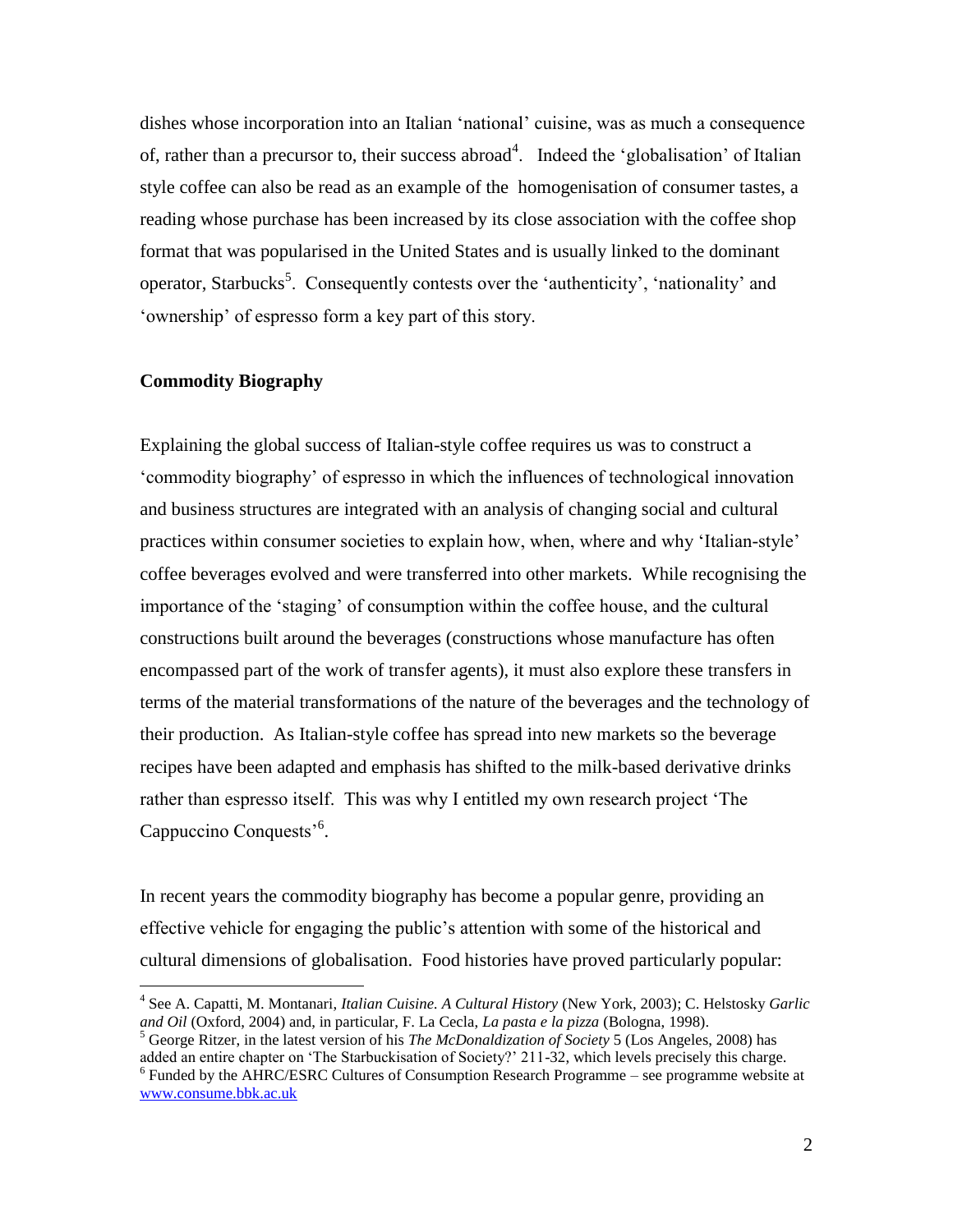Kurlansky's work on *Cod* for instance achieved considerable success through its exploration of the transoceanic connections created between producer and consumer communities that have culminated in a contemporary ecological catastrophe<sup>7</sup>. The template for such studies was Sidney Mintz's *Sweetness and Power. The Place of Sugar in Modern History* in which analysis of what the author termed 'outside' factors – the political and economic structures that set 'the terms within which the various forms of sucrose were made available' – and 'inside meanings' – the cultural 'webs of signification' created around the consumption of a particular commodities - were combined to explain the spread of sugar into workers' diets in the industrializing British economy, and the effects of this on the lives of colonial labourers in the cane plantations of the West Indies<sup>8</sup>. At best, therefore, a commodity biography should be able to demonstrate how the relationship between consumers and producers (understood in the widest sense) around the globe has been mediated – both materially and metaphorically through the product itself.

A well constructed commodity biography must engage critically with a wide range of disparate and at times contradictory sources. A frequent flaw to be found in coffee histories is that the authors are either insufficiently aware of the technical aspects of the industry to challenge their sources, or are insufficiently experienced in history writing to utilise their technical knowledge effectively $9$ . Historians have tended to accepted at face value many of the stories in the trade press, which are essentially rewritten press releases, or interpreted photographs of Anglo-Italian cafes as proof of an 'espresso revolution', when the machines visible on the counter of these cafes did not make espresso at all<sup>10</sup>. My own attempts to avoid these pitfalls have been premised on the use of oral history as a path into what might be called the 'back stage' view of the coffee industry, and to use my

 $^7$  M. Kurlansky, *Cod. A biography of the fish that changed the world*, (New York, 1998).

<sup>8</sup> S. Mintz, *Sweetness and Power. The Place of Sugar in Modern History* (New York, 1985), pp157-8, 167- 71.

<sup>9</sup> An unfortunate example of a poorly structured history written by a coffee expert is A. Wild, *Coffee. A Dark History* (London, 2004).

<sup>&</sup>lt;sup>10</sup> D. Tricarico, 'Cucine nazionali a confronto. I percorsi della cucina italiana in Gran Bretagna', *«Storicamente»*, 3 (2007), [http://www.storicamente.org/03tricarico.htm.](http://www.storicamente.org/03tricarico.htm)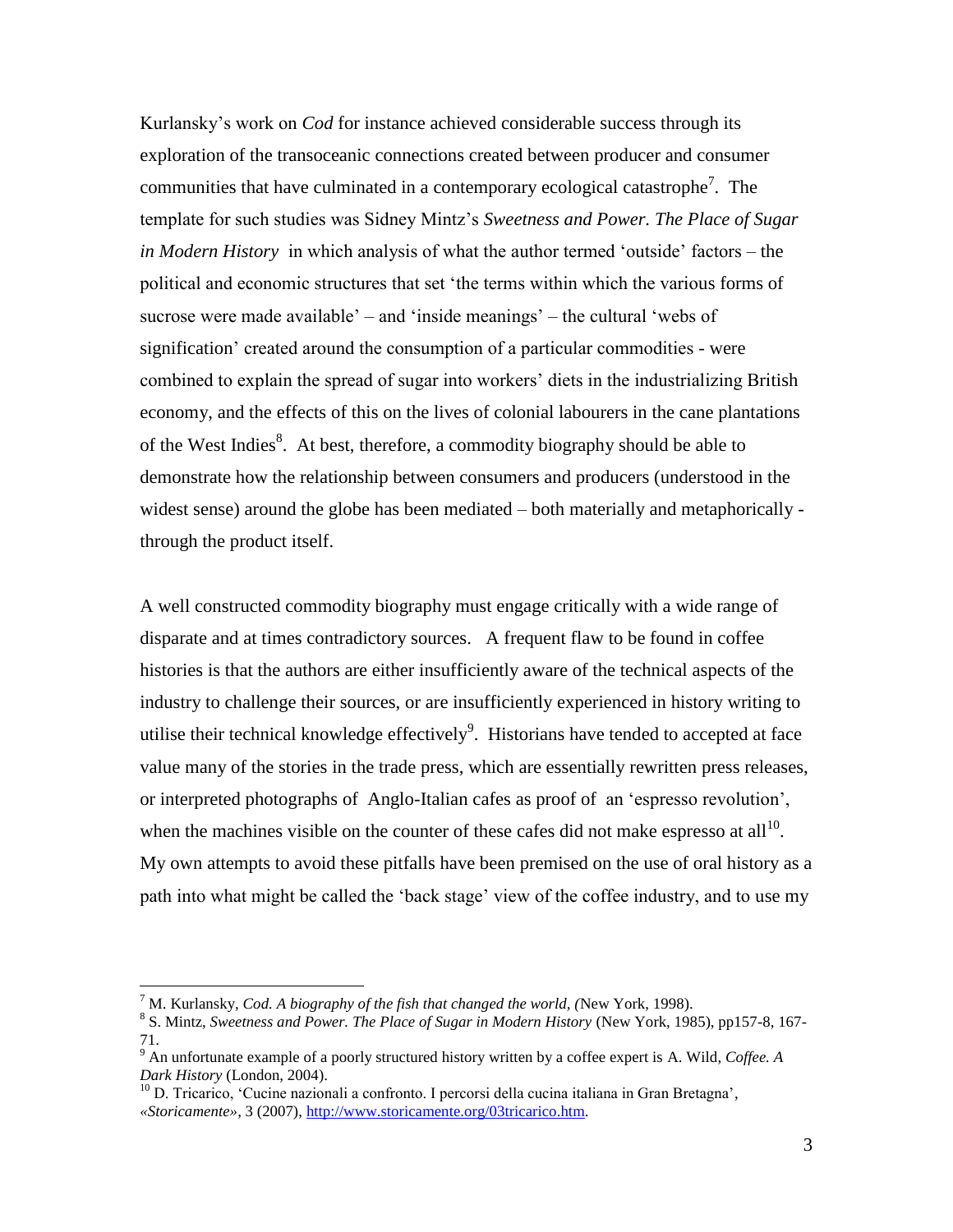understanding of this to assist in interpreting the surviving material evidence of the 'front' presentational aspects of coffee culture $11$ .

One example of how backstage knowledge can change one's reading of a text was provided by the appearance of an Italian coffee product in a volume celebrating the UKs 100 'coolest' brands. After speculating on what this told us about consumer perceptions, I asked a company representative what he thought accounted for the achievement of his brand's iconic status with the British public: 'That's easy Jonathan – we bought it', he replied, explaining that the company simply paid for its product to appear in the book. However even the words of industry experts should be taken carefully: I have been assured that there were lever machines in one country's cafes two decades before Gaggia first began manufacturing them in Milan<sup>12</sup>. Indeed it is a feature of the coffee industry that while consumers are generally lacking in education about the commodity beyond the basic level, so too many of those who have spent years working in the web of connections and transformations that carry the bean to the cup have little in-depth knowledge of processes and procedures beyond their own specialised activity. This project has therefore become a 'thick history' that attempts to bring these components together.

This paper will present that history in two ways<sup>13</sup>. Firstly, the 'commodity biography' of Italian espresso will be outlined as a narrative that can be divided into seven overlapping

 $11$  Christopher Breward employed this conceit (adapting Erving Goffman), along with a similar reliance on oral history as a tool for connecting front and back, in his study of the evolution of London's post-war fashion cultures: C. Breward, 'Fashion's Front and Back : Rag trade cultures and cultures of consumption in post-war London c.1945-1970', *London Journal*, 31(1) (2006).

 $12$  For obvious reasons I will draw a veil over the identity of my informants in these cases.

 $13$  For reasons of space, I have reduced the references for this summary of the project to a minimum, retaining only the most important direct quotations or citations. For a fuller set of such references, readers are referred to the articles already published as part of the project – notably C.Baldoi, 'La crema d'Italia. Esportazione dell'espresso e costruzione di un simbolo dal dopoguerra ad oggi', J. Morris 'Imprenditoria italiana in Gran Bretagna. Il consumo del caffè "stile italiano' – both in *Italia Contemporanea*, 241 (Dec 2005) 534-40, 540-52; and C. Baldoli, 'L'Espresso. Modernità e tradizione nell'Italia del caffè', J. Morris, 'La globalizzazione dell'espresso italiano' both in C. Baldoli, J. Morris eds. Made in Italy. Consumi e identità colletive nel second dopoguerra, theme issue of *Memoria e Ricerca*, n.23, 2006, 13-26, 27-46. An English language pre-publication version of 'La globalizzazione ..' is available from the University of Hertfordshire Research Archive at<https://uhra.herts.ac.uk/dspace/handle/2299/488> while full details of the project, including the final research report and list of primary oral history sources can be found at the project website [www.cappuccinoconquests.org.uk](http://www.cappuccinoconquests.org.uk/)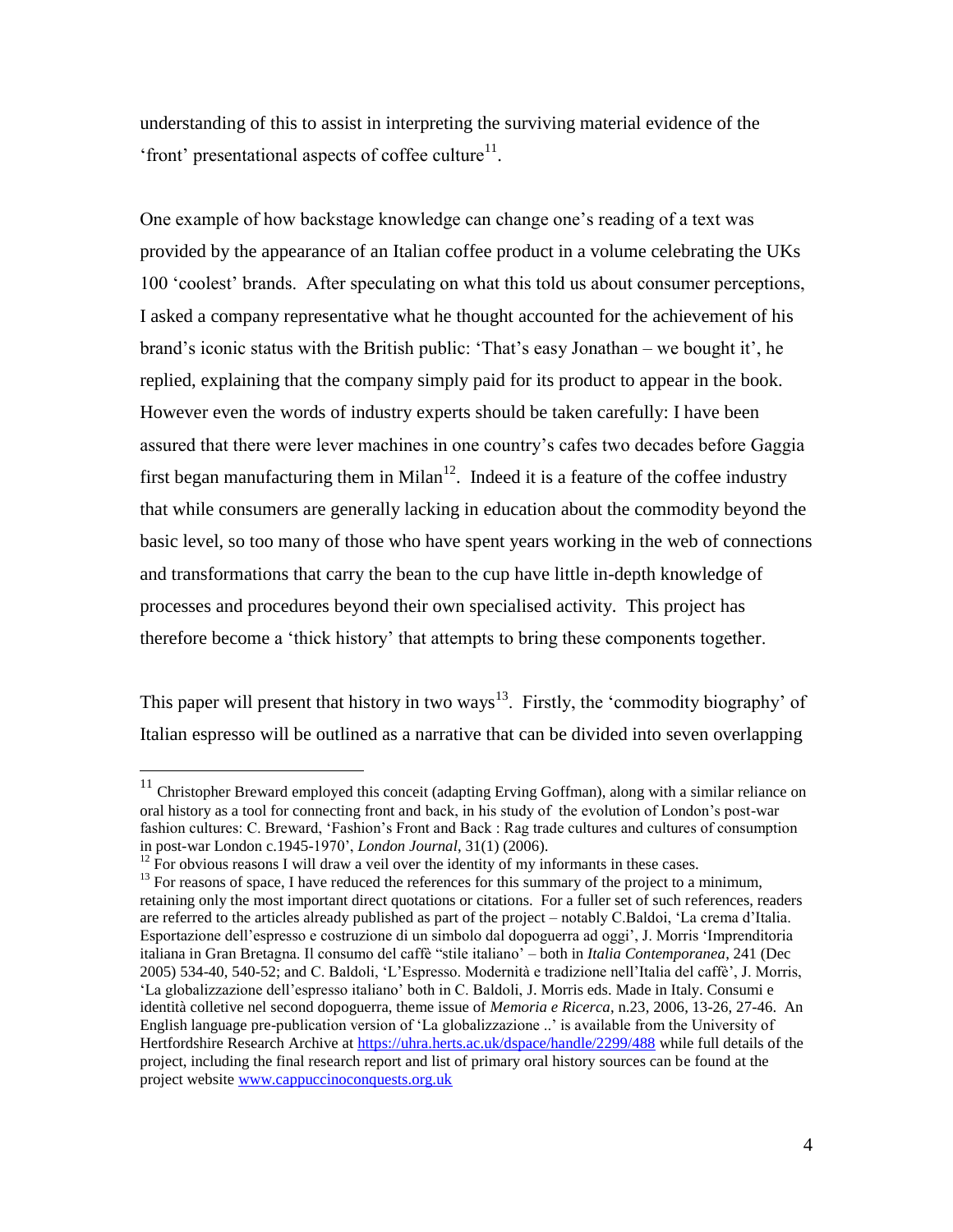phases, covering first the Italian, then extra-Italian experience, while noting the transnational connections between the two. These phases have been termed Elite, Everyday, Exotic, Ethnic, Speciality, Branded, and Global. Secondly, a set of thematic interpretations will be suggested highlighting the role of a variety of interlocking factors in understanding the progress of the 'cappuccino conquests'.

#### **Elite.**

 $\overline{a}$ 

The history of coffee in Italy long predates that of Italian coffee. Venice was one of the first ports to begin importing coffee into Europe from the 1570s, and shops selling beans had opened by the 1640s, although the first recorded coffee house did not open until 1683, some thirty years after such establishments were set up in Oxford and London<sup>14</sup>. During the following century, famous cafes appeared major cities such as Florian's in Venice and the Caffè Greco in Rome. Carlo Goldoni's comedy *La Bottega del Caffè* (1750) captured the cultural phenomenon of the coffee houses while PietroVerri's Milanese journal *Il Caffè* (1764-66) was at the centre of the Italian enlightenment. In the 19th century the coffee houses of Turin hosted meetings among leaders of the *Risorgimento*. Yet while these cafés are justly celebrated for their splendour and tradition, they were in many ways parallels of a common European experience as seen in the role of cafes in the French revolution or the culture and politics of the Habsburg Empire. The coffee served in the Italian coffee houses was prepared and served in pots using infusion-based methods consistent with the prevailing practices across Europe<sup>15</sup>. Hence, while these cafes form an important part of the history of coffee in Italy, they do not form part of the history of 'Italian coffee'.

This history began with entry of the first commercial espresso coffee machine into production: the 1905 La Pavoni Ideale, based upon a patent filed by the Milanese engineer Luigi Bezzera in 1901. A gas heated brass boiler produced steam that was condensed into hot water at the group head, passing through the coffee cake under a

<sup>14</sup> Ellis, *The Coffee House* 82; F. and R. Illy, *From Coffee to Espresso* (Milan, 2002) 114.

<sup>15</sup> For an extensive account of the history of coffee pots and coffee makers see E and J. Bramah, *Coffee Makers. 300 years of Art and Design*. (London, 1995).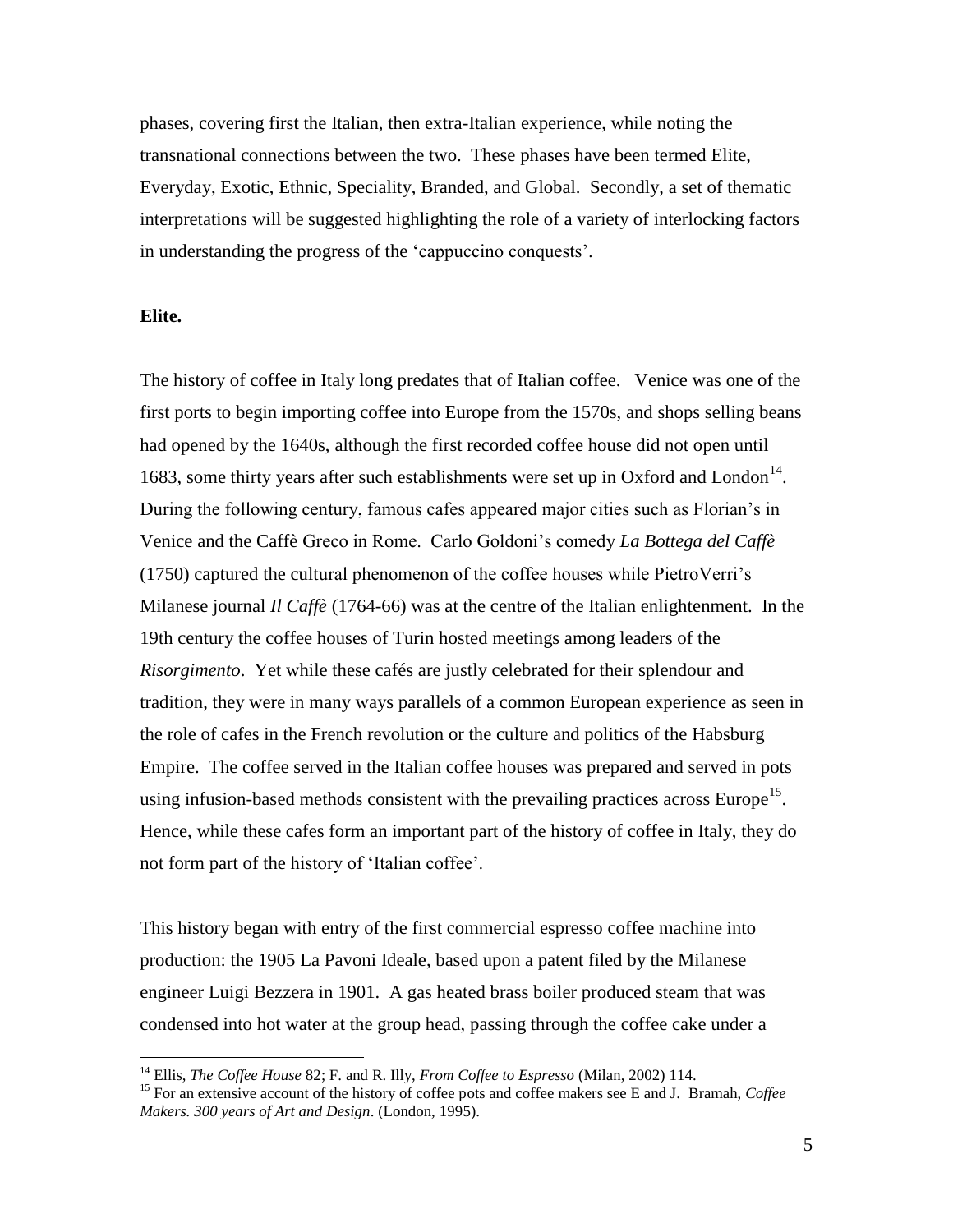pressure of around 1.5 atmospheres. The resultant beverage was known as espresso because it was prepared expressly for the individual customer, although this was also linked to the notion that the water had been expressed through the coffee, and played on the notion of speed – notably the idea of an express train. However the coffee produced was very different from espresso today. It was black, lacked any of the *crema* mousse associated with modern espresso, and tasted burnt due to contamination from the steam and the high temperatures in the group head of around  $130-140^{\circ}$ C.

The machines were developed in response to a growing use of so-called 'American bars' amongst the working urban bourgeoisie as places to socialise while transacting business, or at the end of the day. Whereas coffee in the traditional cafes was served by waiters to seated guests at a table, in the American bar, the clientele stood on one side of the enclosed bar and purchased drinks from an attendant who served them from the other. The espresso machine facilitated this speedier service and stood on the counter itself – often adding to the decor and theatre of the establishment as the large size of the machines afforded plenty of space for decoration. Coffee drinking, particularly 'away from home' remained largely confined to the Italian bourgeoisie, however, whose relatively limited size led the main manufacturers, principally Pavoni in Milan and Victoria Arduino in Turin, to become heavily reliant on exports to France, Germany and Central Europe. Within Italy consumption increased very gradually up until the late 1920s when the brief prohibition on the purchase of machines for use in bars presaged the Fascist drive towards autarchy that saw a progressive fall in coffee imports until an outright ban was introduced with entry into the war in 1940. Nonetheless it was during the Fascist period that a key word in the coffee vocabulary was introduced as '*barista*' made its appearance in Italian as an alternative to the American *barman* – no doubt in deference to the regime's desire to purge the language of foreign influences<sup>16</sup>.

## **Everyday**

<sup>&</sup>lt;sup>16</sup> According to Alfredo Panzini, whose collections of new words entering the language, provide a way of charting this history, the word 'bar' was exempted from the Fascist tax on the use of foreign terms on shop signs due to the fact that the nearest corresponding Italian term tavern did not capture the particular characteristics of such establishments. See Panzini, *Supplemento ai dizionari italiani* (6.ed. Milan, 1931), 56.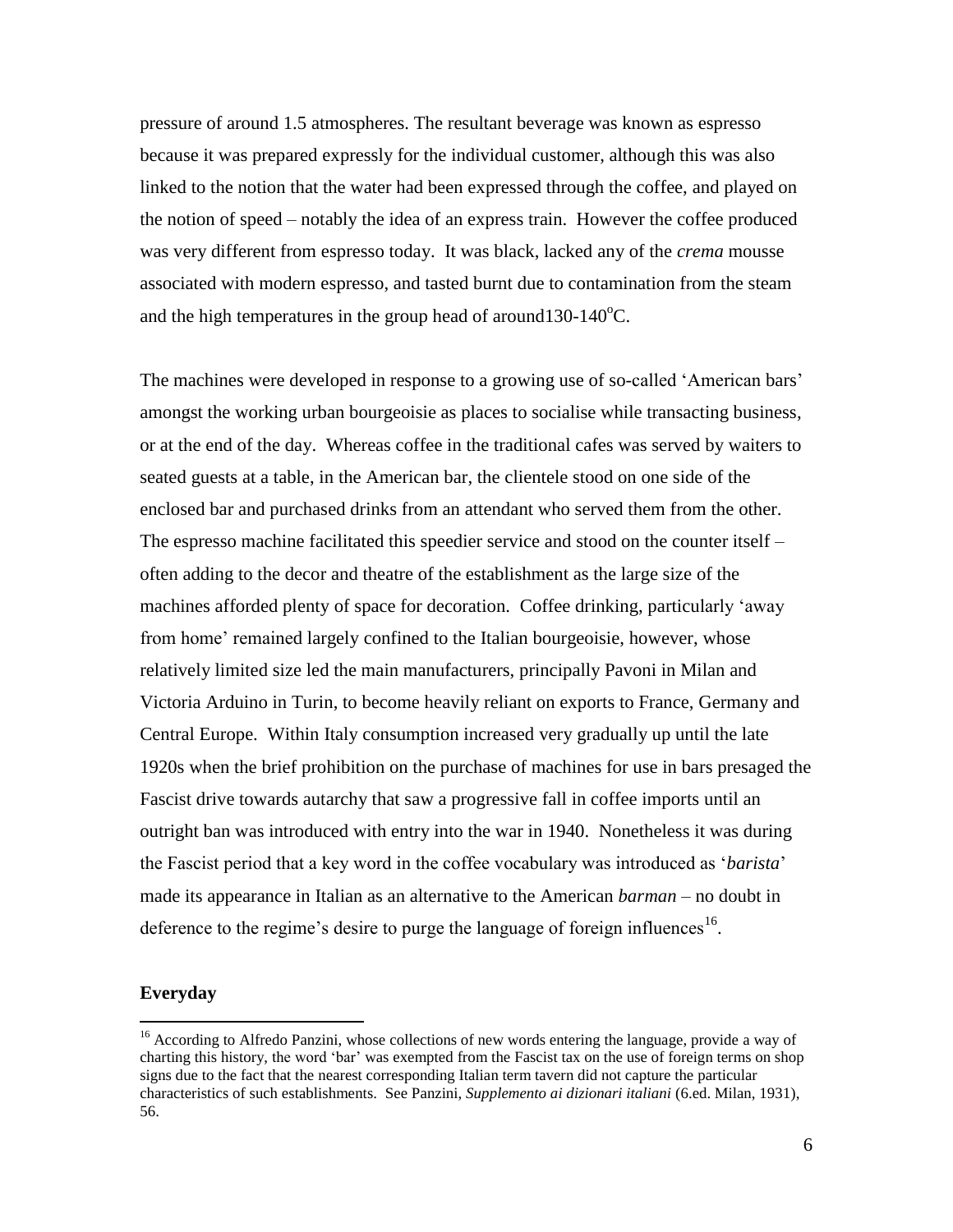Espresso was literally transformed by entry into production of the Gaggia Classica machine in 1948 that eliminated the use of steam. Water was drawn direct from the boiler at  $c92^{\circ}$ C by a hand operated piston that forced it through the coffee at around 9 atmospheres of pressure. The result was an espresso as we know it today, topped by a characteristic head of *crema*, which led to the beverage first being promoted as *crema caffè* (cream coffee) to emphasise its distinctiveness in relation to previous coffee beverages.

Gaggia was the proprietor of a Milanese patisserie with an interest in coffee, and had purchased a patent for a new machine from the widow of an inventor named Cremonesi registered in 1938. There was no point in going into production until the end of the war, however, when Gaggia sought help from Ernesto Valente, head of a small engineering business named Faema. In 1950 Valente split with Gaggia and began making his own socalled lever machines: other manufacturers followed suit. After a decade of intensive innovation, Valente launched the Faema E61 – the first successful semi-automatic machine – in which the piston was replaced by an electric pump that the operator controlled by use of a simple switch. While the barista maintained control of the brewing process, s/he was no longer responsible for powering it. The machine drew water directly from the mains, pressurised it, then passed it through a heat exchanger set in the boiler, enabling 'continuous erogation' i.e. the delivery of coffee on demand. The semiautomatic machine became the standard commercial coffee making machine throughout Italy.

These innovations coincided with the transformation of Italy from an agricultural to an industrial society, provoking massive migration from the countryside to the cities, and the subsequent emergence of a mass consumer society. Small 'bars' appeared in the cities, providing a social space for the incomers to meet and watch the first television broadcasts, using a cup of coffee – the cheapest item – as a price for entry. Frequently these were known as 'Bar Sport' – places in which the customers gathered to watch or listen to their favourite teams, set up fan clubs and place bets on the government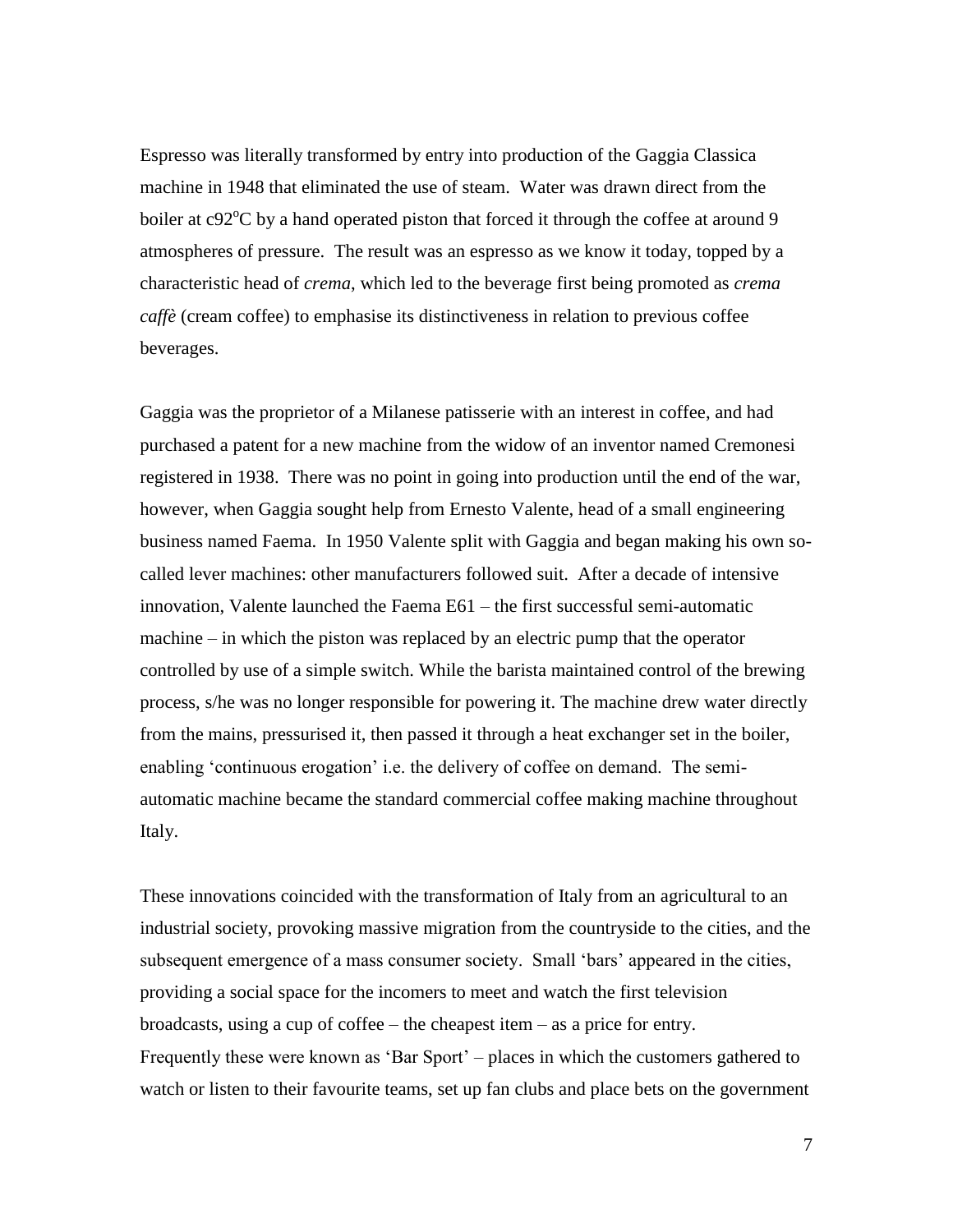operated football results game, Totocalcio. A new coffee cocktail, Caffè Sport appeared in the 1950s to accompany this activity. During the day, the rituals of consumption established in the American Bar were maintained, albeit it adapted for the new working class customers, who drank their coffee standing up at the counter, on the way to, or during breaks from, their work. In part this pattern of consumption reflected the limited time available to customers, and the nature of the drink itself; in part, it was occasioned by anti-inflation laws gave local authorities the right to impose a maximum price for a cup of coffee, but allowed proprietors to charge extra for additional services such as being waited upon while seated. In 1961, the numbers of licences for cafes and bars overtook exceeded those for restaurants and inns for the first time: the gap has continued to widen ever since.

The 1960s also saw a take-off in home consumption as coffee became more available and affordable, with the Bialetti moka pot (originally designed in the 1930s) becoming an accessory in most Italian kitchens. Lavazza became the first national roaster, establishing its position by exploiting the new means of communication (television) and distribution (supermarkets). While brands began to chase out the practice of selling loose coffee in the grocers, the roasting sector remained highly fragmented, with an estimated 1,000 plus roasters exploiting the profound differences in regional taste preferences with southerners preferring a darker roast and greater robusta content in their coffee. Indeed Lavazza developed different brands in attempt to appeal to these diverse markets. Nonetheless 'out of home' consumption continued to form an usually high element of the market compared to other countries – driven by the difference between *crema caffè* and the coffee made in the moka which was closer in style to the pre-war espresso.

By the 1970s, coffee-drinking in and out of the home had become embedded in Italian consumer society. Lavazza shifted its advertising from emphasising the product's exotic origins in Latin America through the use of animated cartoon characters, to endorsements by Italian celebrities, such as Luciano Pavorotti, that were staged in strictly domestic settings in 1977. Beyond the home, as inflation hit Italy, consumers' organisations campaigned for boycotts of bars deemed to be charging excessive prices for an essential

8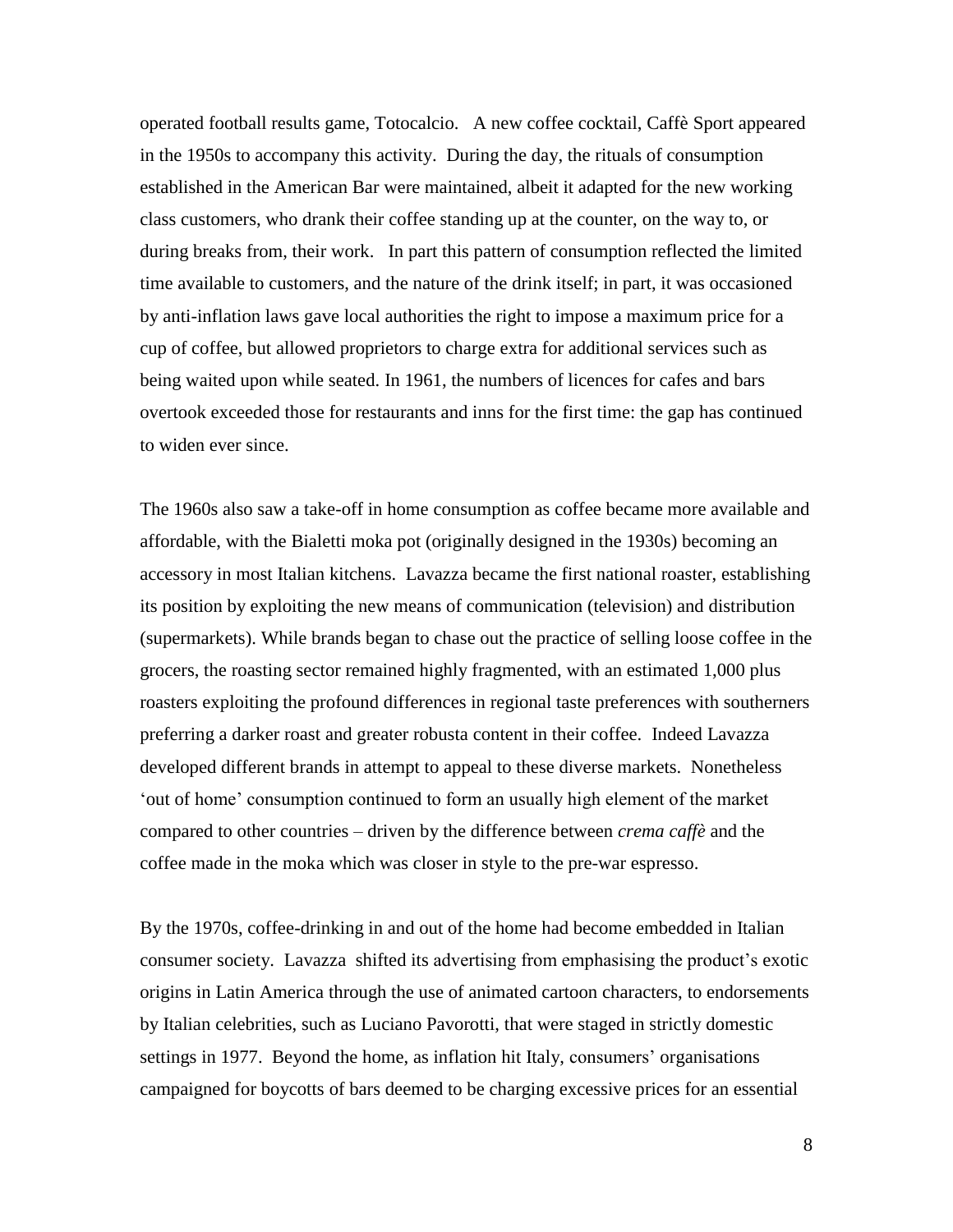component of everyday life. Meanwhile the comic novelist Stefano Benni published his best selling collection of stories about the characters who meet up in a *Bar Sport* in 1976, celebrating the centrality of these localities within Italian culture.

# **Exotic**

 $\overline{a}$ 

The 1950s saw the first exports of the new-style espresso machines overseas. It was relatively easy to introduce *crema caffè* to Mediterranean markets: indeed Gaggia and Faema both established subsidiaries in Spain during this decade. In general, however, companies left the export trade in the hands of local distributors who were free to adapt their own strategies for promoting the product. Thus when coffee machines travelled to the English-speaking world, they assumed an exotic aspect, placed at the centre of a new coffee-drinking culture based not on espresso, but cappuccino.

In Italy cappuccino was originally used as a slang word for coffee with milk, which was usually prepared at home using brewed coffee and milk warmed on the stove (in effect, not dissimilar to caffè au lait) . Only gradually did cappuccino acquire the connotations of involving frothed milk using the steaming power of the espresso machines: originally the steam wand was primarily used for preparing 'hot toddies' i.e. warm cocktails. Cappuccino was largely regarded as a 'ladies' drink' up until the 1980s, while its role as purely a breakfast beverage remains entrenched in Italian culture – not least due to the belief that milk is too heavy on the stomach to be consumed after a meal<sup>17</sup>.

Conversely, in Britain, cappuccino proved extremely popular – nearly all photographs of coffee bars in the 1950s feature cappuccino rather than espresso drinking. There were several reasons for this. One was accessibility – the British already preferred to add milk to their hot beverages, be these tea or coffee. The second was theatricality – the use of the steam wand and the appearance of frothed milk added to exoticness of the product. The third reason was functional. The beverages needed to last longer as they were served in 'destination venues' – places where customers met to socialise, rather than simply

<sup>&</sup>lt;sup>17</sup> Interview Sergio Guarneri, La Cimbali, Binasco, 27 Jan 2005.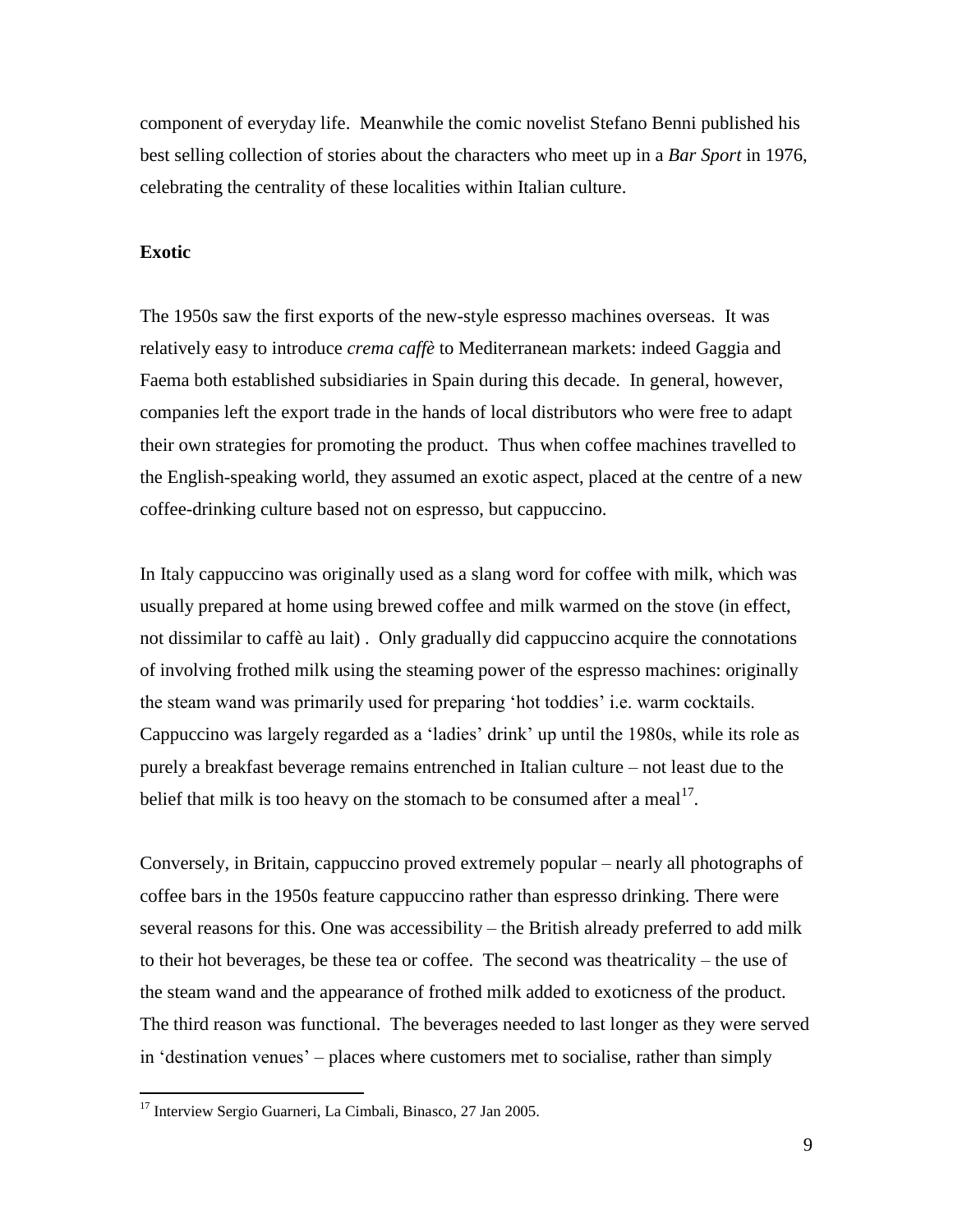refresh themselves. Consequently cappuccino was served hot, rather than lukewarm, leading an Italian waiter at the Moka Bar (home of the UK's first Gaggia) to comment that he could have a shave in the time it took for the coffee to cool to a drinkable temperature $^{18}$ .

The first proprietors of the Moka bar were Maurice and Rose Ross, a Jewish couple from Leeds. Like most of those involved in the coffee bar explosion, Ross came from outside the catering trade, and was not a member of the Italian or Anglo-Italian community, although he had holidayed in the country which is where, it is believed, he acquired the machine in the first place<sup>19</sup>. The man who acquired the Gaggia concession for the UK was Pino Riservato, an Italian commercial traveller about whom we know little other than that he was reportedly inspired by the poor quality of coffee available in London. Although Riservato entered into partnership with several Anglo-Italians to set up the Gaggia UK company, this soon allied itself with the leading British roaster, the Londonbased Kenyan Coffee Company (known colloquially, and later officially, as Kenco), which created the leading espresso blend Moka Ris, as well as setting up around 30 coffee houses of its own across the country.

This rapidly expanding market targeted those customers excluded by law or custom from the traditional pub-centred drinking culture. Night clubs serving coffee stayed open after the pubs were forced to close at 10:00pm, department stores and pastry shops installed the machines to cater to women who wanted to meet and socialise together, while, unlike most public spaces, coffee bars appeared to offer the possibility for blurring class boundaries. In particular, the young adopted the coffee bar as a place in which they could meet and listen to their own music without interference from the older generation. Most of the proprietors were unconventional entrepreneurs, often caught up in the youth subculture itself. The journal *Coffee Bar and Coffee Lounge*, established in 1959, contained three times as much advertising for juke boxes as it did for coffee machines

<sup>18</sup> 'Guerra e Pace a Soho attorno al Caffè Espresso', *La Voce degli Italiani*, December 1954, p.5

<sup>&</sup>lt;sup>19</sup> Email correspondence with Sue Selwyn, 22/23 August 2007.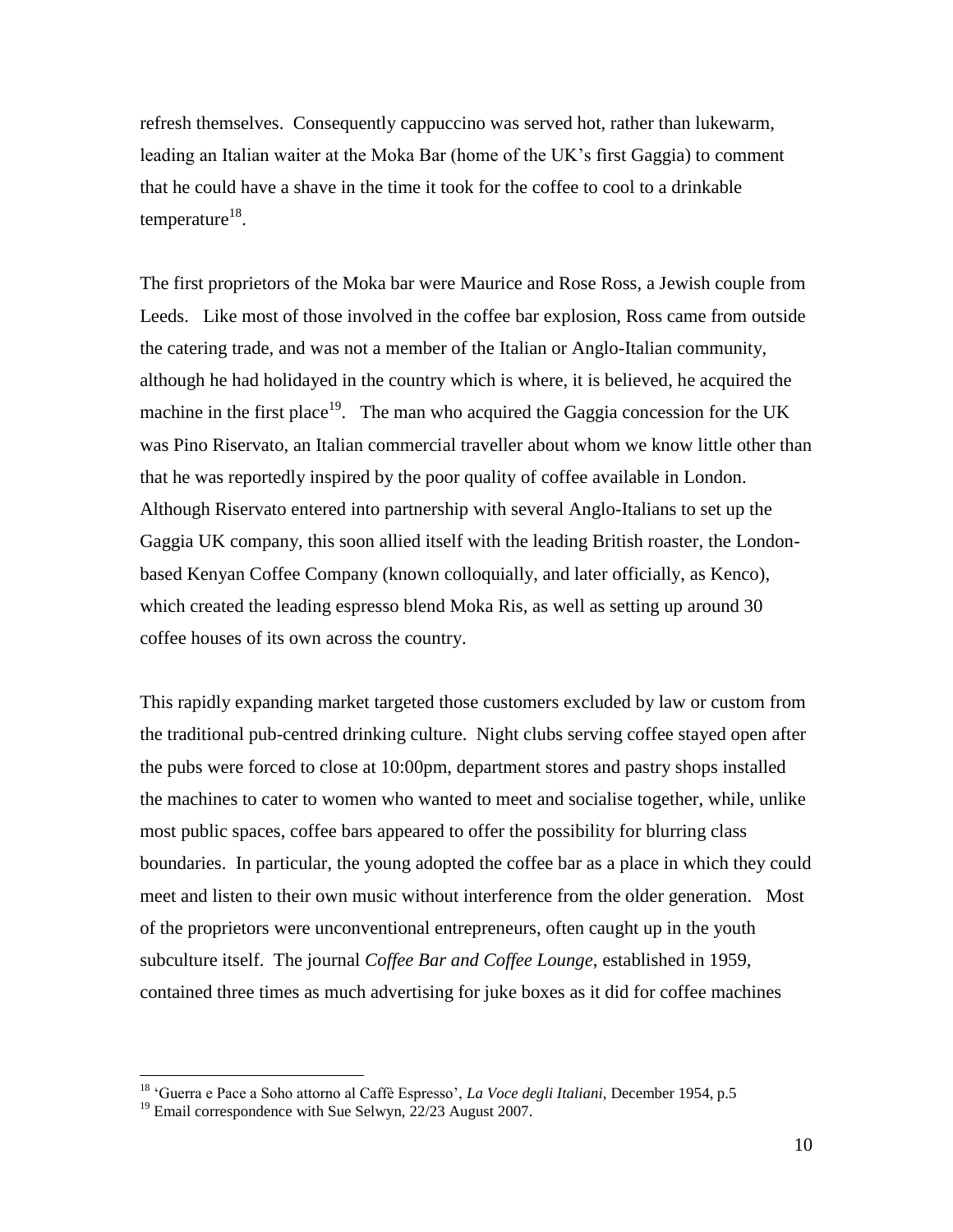and products. Significantly there were virtually no features on coffee's properties and preparation techniques.

By the mid '60s, however, cappuccino culture was already fading. 'At home' entertainment increased with the spread of television, pubs became more youthorientated, drinking restrictions were eased, and coffee bars morphed into cafés that sought to increase their income by emphasising food and drink. The first branded 'informal eateries' appeared, while caterers turned to quicker and simpler methods of coffee preparation such as pour and serve coffee brewers. No Faema or similar semiautomatic machines featured in *Coffee Bar and Coffee Lounge* prior to its demise in 1963 - indeed they hardly appeared in Britain prior to the 1980s.

#### **Ethnic**

During the initial exotic phase of espresso overseas, the Italian origins of the beverages were not heavily emphasised. As we have seen, many of the agents involved in its transfer were non-Italian, while, conversely, Italian-origin catering enterprises were often slower to adopt espresso and cappuccino.

This is best explained through reference to the class of their customers. In the UK the Anglo-Italian café was primarily targeted at the British manual worker whose overwhelming preference was for tea. Italian cafes often offered 'frothy coffee' – brewed coffee plus steamed milk, using the machines made by Still and Son of London, which provided abundant boiling water for tea, a reservoir for bulk brewed coffee, and a steam wand with which to froth milk.

Furthermore Italian proprietors were keen not to overemphasis their identity after the second world war when many had been interned. Tony Hancock captured this in his radio script *Fred's Pie Shop* of 1957, progenitor of the famous 'uno cappuccino, no froth' scene of his movie *The Rebel* (1960), in which a 'continental' coffee bar furnished with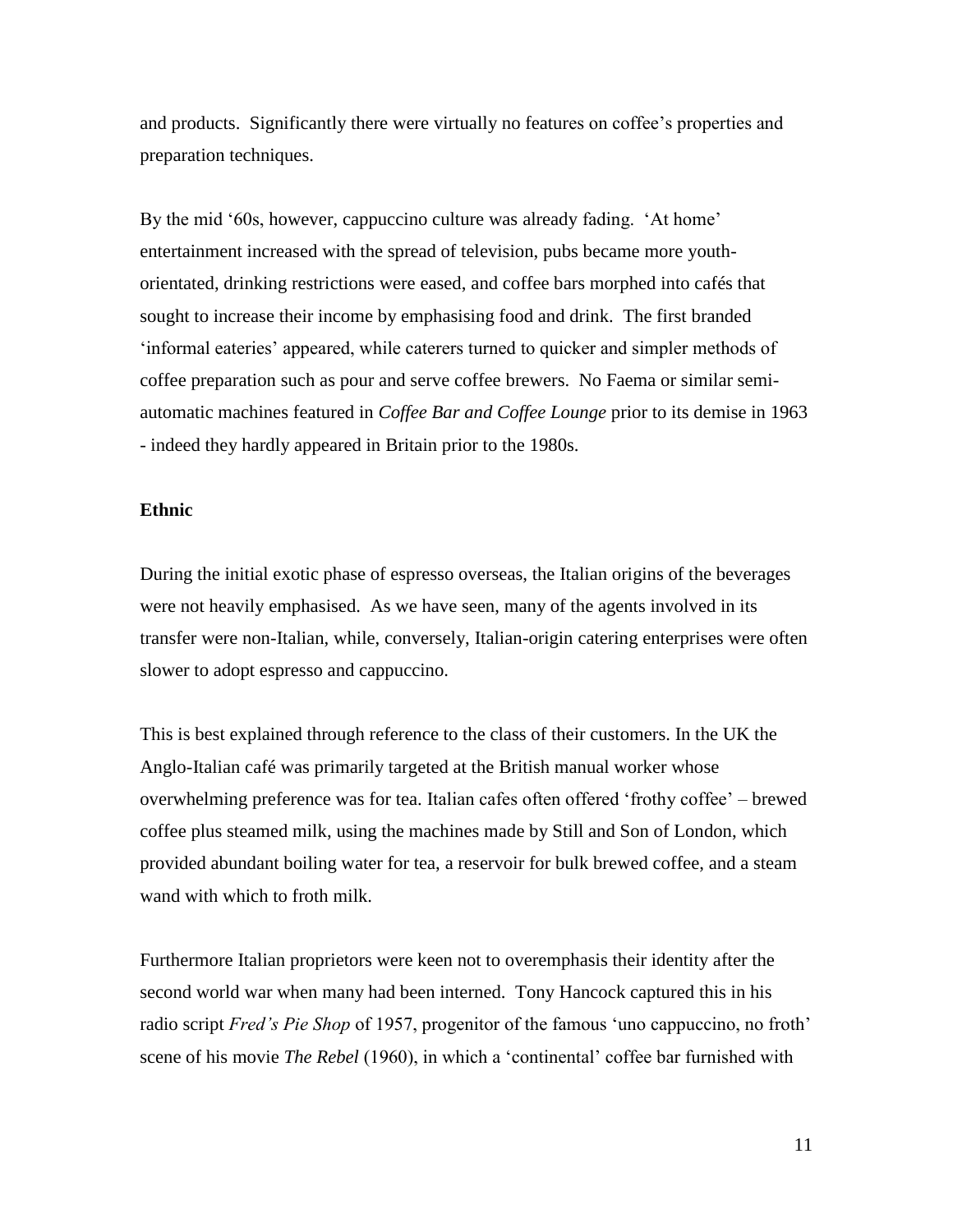the usual exotic decorations and staffed by cockneys was contrasted with Fred's pie shop whose proprietor was 'Italian only by birth'.

Once the fad for cappuccino died, however, the beverages became increasingly associated purely with Anglo-Italian cafes, even if the reality was that much that was served there was still frothy coffee, or simply 'milky coffee' as the Grosvenor cafe in Glasgow – the legendary haunt of the city's student and bohemian citizens – dubbed it. It was only in the 1980s as their clientele became more middle class, and the image of Italy grew more sophisticated, that the bulk of London's Italian cafés replaced their Stills with espresso machines as part of increasing the 'Italianess' of their offer $^{20}$ . Cafés renamed their 'white coffees' as 'caffè latte' – the same beverage but served in a glass – a move that had less to do with authenticity than replicating events in America.

# **Speciality**

 $\overline{a}$ 

Espresso in the USA had likewise moved through an exotic and ethnic stage, the latter linked to the literary Beatnik movement of the West Coast. Regular brewed coffee continued to dominate both 'at home' and 'out of home' markets, but consumption levels declined from the 1960s. This led some industry independents to form the Speciality Coffee Association of America in 1982, campaigning to improve the quality of beans sold for domestic consumption. To promote these speciality retailers started serving instore samples and installed espresso machines, primarily for their theatrical value.

The speciality coffee movement repositioned Italian coffee as a premium product, placing emphasis on the quality of both the coffee and its preparation. Beverages were presented as a hand-made products, crafted by artisan baristas. The most popular beverage was caffè latte – which by virtue of its using steamed, rather than frothed, was sweeter and closer to American tastes than cappuccino, while still using an espresso based that delivered a stronger flavour than the traditional cafe au lait made with brewed coffee and

<sup>20</sup> Interview Stefano Soldani, Bar Centrale, London, 23 August 2005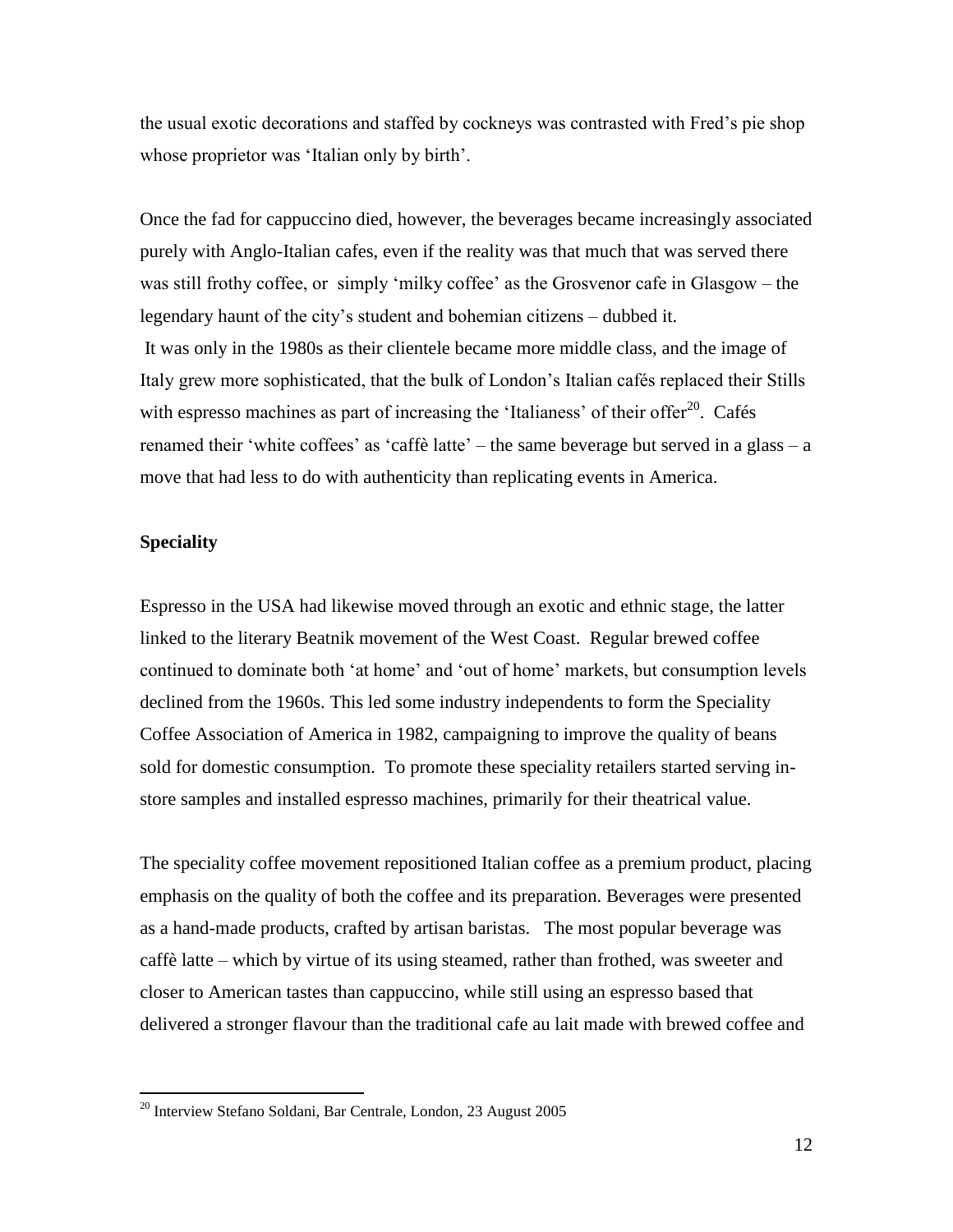warm mil $k^{21}$ . The use of Latte art: hand-poured designs on top of the beverage further enhanced its appeal, as did the use of syrups to flavour the product. By 1994 the espresso-based beverages were outselling traditional brewed coffee in the gourmet retail sector.

These became popular among a new generation of educated, young, upwardly mobile consumers concentrated on the coasts: a group labelled 'bourgeois bohemians' who used coffee and coffee houses as a vehicle for communicating their lifestyle values as captured in the phrase 'latte-drinking liberals<sup> $22$ </sup>. The centre of this revolution was Seattle, where, by 1990 there were over 200 coffee carts serving the software professionals commuting to work on the ferries and the monorail. However the carts were eclipsed by the burgeoning number of coffee shops that provided both drink-in and take-away service. Coffee became a crucial element in the identity of the city, as the central role of the coffee house in the successful network TV series Frasier – itself an indication of the city's rebirth - confirmed.

The Speciality Coffee movement appeared to have sparked a benign revolution by raising coffee standards and convincing customers to accept higher prices for quality. At the same time, it was a triumph for independent operators, many of whom had become 'entrepreneurs because they couldn't be employees<sup> $23$ </sup>. It had also, however, effectively separated espresso from its Italian roots to place it at the centre of an American retail format.

# **Branded**

 $\overline{a}$ 

The spread of speciality coffee was driven by the emergence of branded chains, notably Starbucks. Originally a boutique roaster and bean retailer based in Seattle, Starbucks moved into the coffee shop business after new owner Howard Schultz was impressed by

 $21$  Caffè latte or caffelatte was the term that replaced cappuccino as the designated term for home brewed coffee with milk within Italy: it is very rarely served in bars: indeed one could say that the nearest Italian equivalent would be to ask for a cappuccino with no froth in the manner of Tony Hancock! <sup>22</sup> David Brooks, *Bobos in Paradise*, New York, 2002.

<sup>23</sup> Interview Ward Barbee, Publisher, *Fresh Cup Magazine,* London, 24 May 2006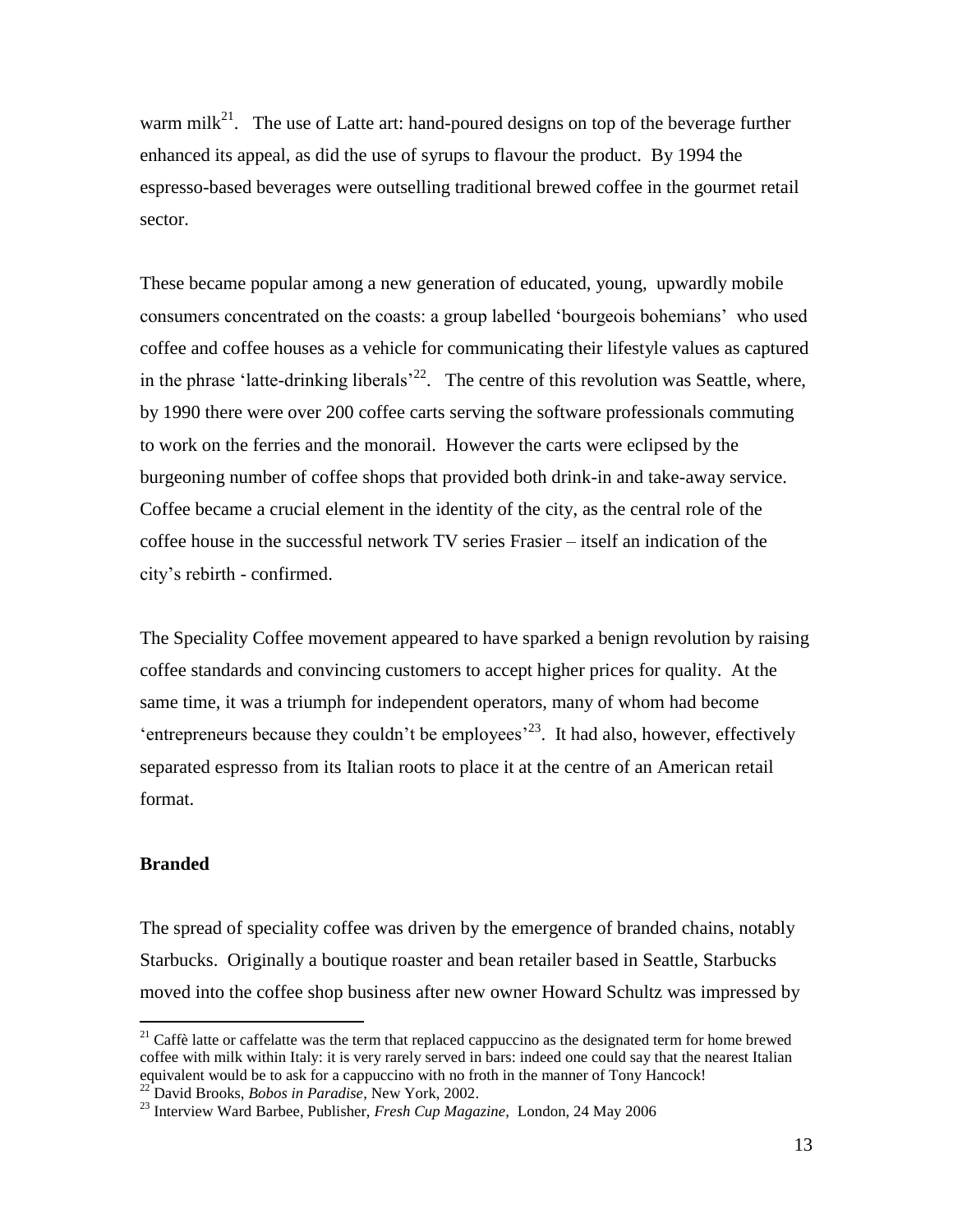the 'experience' offered by Italian coffee bars. Schultz adapted both the beverages and the setting in which they were served to suit the US market, however. A Starbucks small cappuccino is twice the size of a regular Italian one – thus softening the taste while apparently increasing the value; while the chain introduced 'healthier' choices using lowfat or soy milk that were not then part of Italian bar culture. It standardised beverage types and invented new ones, often dubbing them with Italianate names. At the base of most (not all) of these is an espresso roast that is far higher than that used in Italy resulting in a bitter-tasting shot that can still be tasted through large quantities of milk.

Meanwhile Schultz positioned Starbucks as the embodiment of a 'third place' between work and home, in which customers could relax sitting at sofas, read the papers, listen to music or simply use the bathroom facilities, while a prohibition on smoking and an absence of alcohol made this into a 'safe' environment that was far removed from that of the Italian or indeed Italo-American bar. The costs for these services were recouped in the price of the coffee.

For consumers, branded chains offer the benefit of security. It is impossible to judge what the quality of coffee served in an establishment will be like until it is tasted. Branded chains offer consumers the likelihood that the barista has been trained to prepare the beverages to a certain style. In the UK, when pub chains began offering much cheaper cappuccinos, the chains responded by stressing that their staff had the benefit of much greater training. In fact, market research consistently shows that the public are relatively price insensitive to coffee, prizing perceived quality above price.

However, the so-called non-specialist sector has become increasingly prominent in the market as the advent of 'supra-automatic bean to cup machines' have enabled supermarkets and sandwich bars to offer customers the choice of coffee beverage they now expect. Even Starbucks has taken this route in an attempt to reduce the training costs associated with its high staff turnover and rapid expansion, thus de-skilling its operators in preference to the assured control of the machine.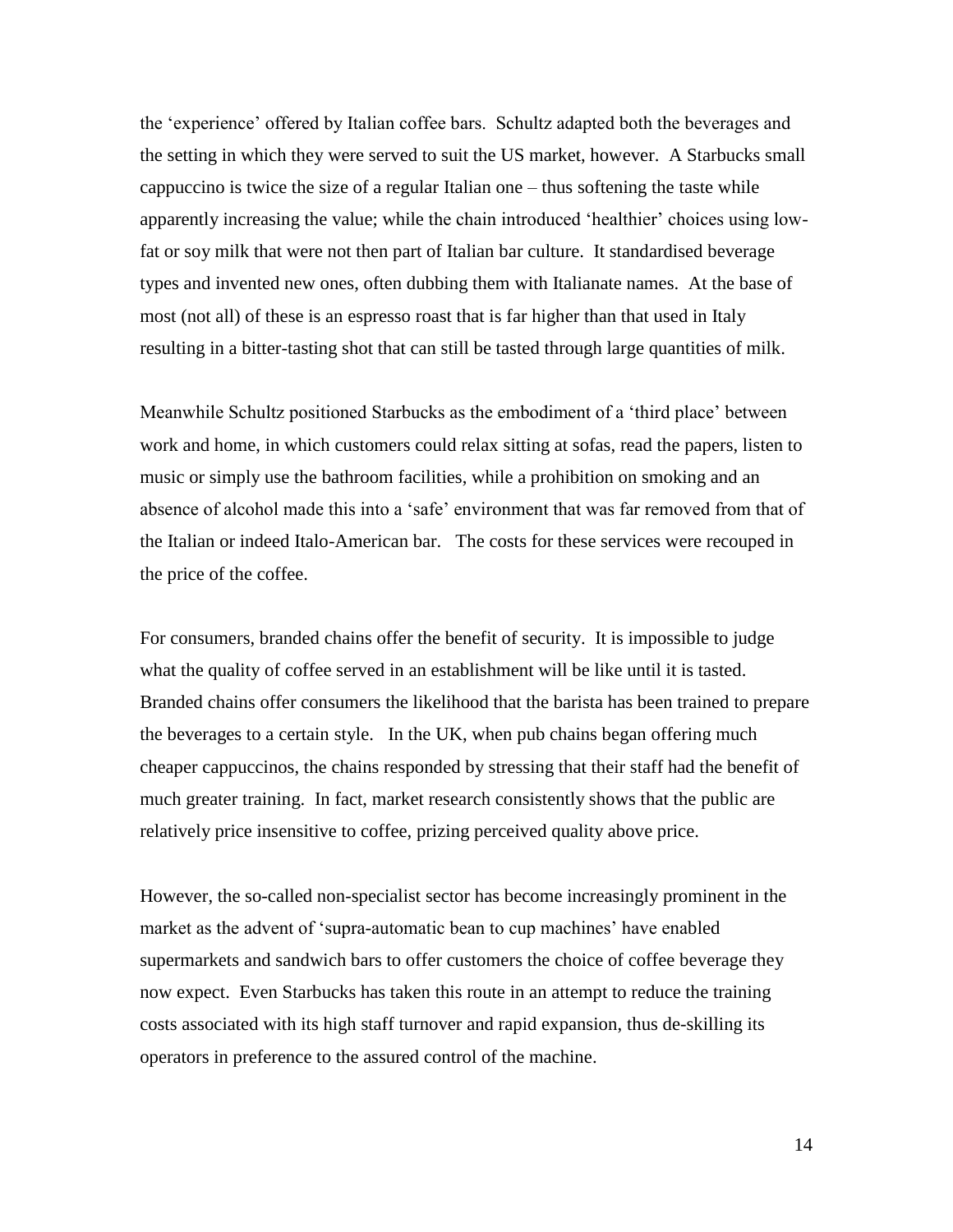Branded coffee shops began appearing in the UK in the mid-1990s set up by local independent entrepreneurs inspired by developments in the USA. While some were branded in the American style, others tried to differentiate themselves through the construction of 'Italianess'. Costa Coffee, established by two Italian brothers in 1971 had already begun opening espresso outlets on mainline stations at the end of the 1980s, but was bought by the Whitbread conglomerate in 1995 as a vehicle to translate the Starbucks formula into the UK. Its communications materials continued to stress its Italian heritage, however, even though the beverages were served in American styles and formats.

Caffè Nero marketed itself as the Italian Coffee Company, reinforcing this message through its furnishings, staffing and smoking policies, despite having no connection with the country. Its strategy built on the use of coffee as one of a number of points of entry into a pan-European youth culture that evolved in the early 1990s, linked through music, cheap travel, and increased student mobility.

Indeed the question of what constitutes an 'authentic' espresso is highly contested within the UK coffee community. Italian coffee roasters such as Lavazza argue this only their product was roasted and blended in the country; Anglo-Italian roasters, notably Costa, suggest that a combination of their heritage and techniques make them the genuine providers, whereas locally-based roasters such as Matthew Algie – suppliers to Prêt a Manger and Marks and Spencer lay stress that the freshness of the product and quality of the blend are the keys to authenticity.

In 1998 Starbucks bought out the Seattle Coffee Company (set up Americans based in the UK). At this point the UK branded market was still largely London based, with independents dominating the rest of the country. Ten years later, however, although independent outlets still just about form the majority of outlets, growth has been overwhelmingly concentrated in the corporate sector. Between December 1997 and April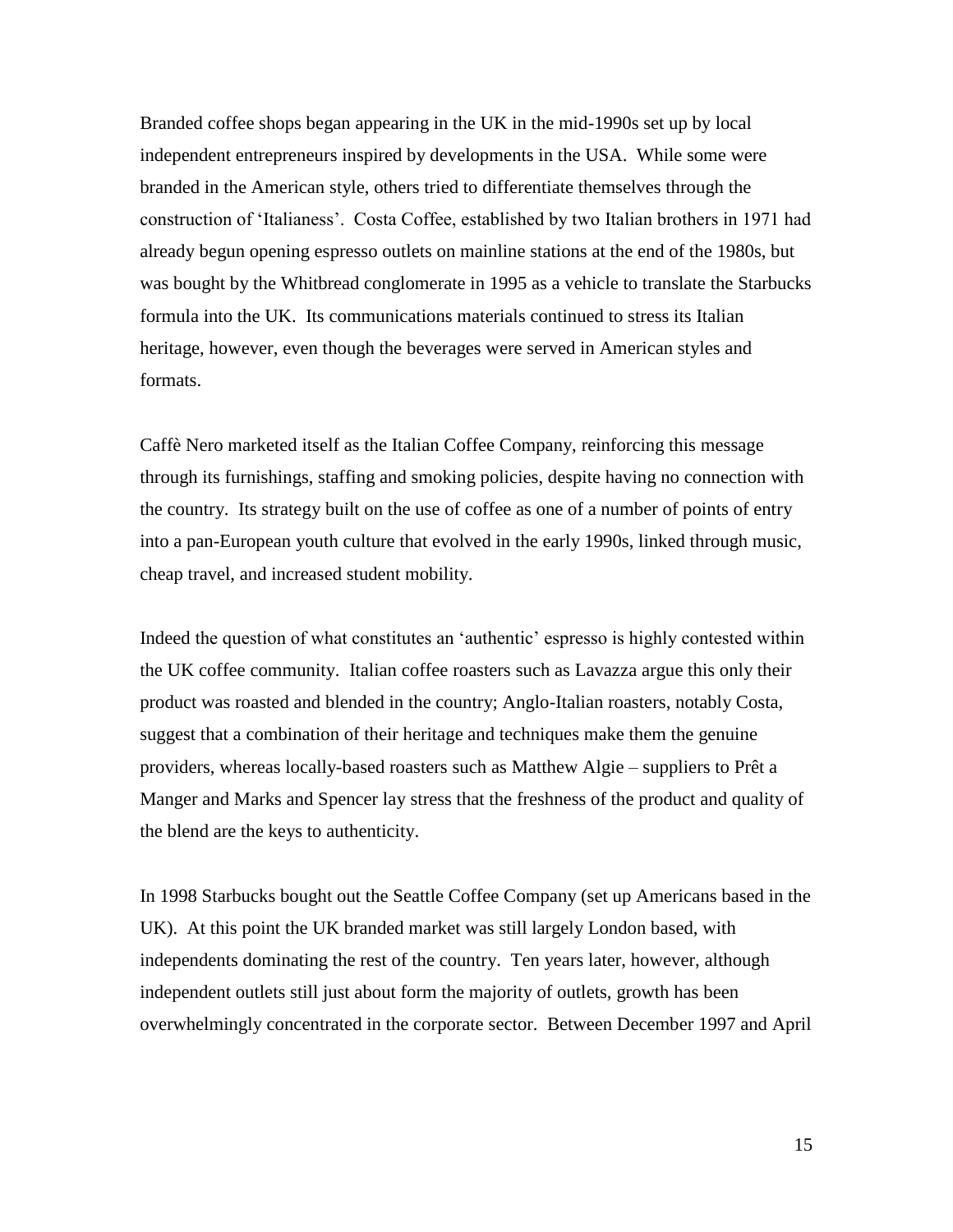2007, the number of independents increased from 3,900 to 4,992, but those of branded outlets rose from 371 to 2,973, while the non-specialists have grown from 485 to  $1320^{24}$ .

#### **Global**

The coffee shop format, with Italian coffee at its centre, has been adopted across much of the developed and developing world: however significant differences can be observed in the consumer cultures that surround these.

The UK is notable for the amount of 'dwell time' spent over the drinks, which are overwhelmingly consumed on the premises in contrast to the US where much of the trade is takeaway. This has increased significantly over the course of the last decade as, for example, mothers prefer to meet at the coffee shop than invest time in entertaining at home. Although patronage is now fairly equally spread across all generations below retirement age, it remains heavily tilted towards the educated and professional classes. The incorporation of Italian coffee into daily life was confirmed by the inclusion of Caffè Latte in the cost of living index in 2003 at the expense of Newcastle Brown ale.

A similar dramatic shift in drinking out preferences has occurred in Germany and the Nordic states where traditional consumption of black filter coffee has been overtaken in the away from home market by the milk-based espresso drinks among the under-45s. This has not been driven by branded chains, but as part of a youth culture attracted to a 'European' mode of socialisation. In Eastern Europe, branded chains offer a short-cut to this: Coffeeheaven, a leading chain in Poland, Latvia, Bulgaria and Slovakia claims its coffeehouses 'feel as familiar and relaxed as a café in London, Paris or Rome. .. the Coffeeheaven concept combines the best of two converging worlds: Western experience with 'new' Europe's aspirations, talent and youth<sup>25</sup>. However, in Hungary, the new coffee culture has been appropriated in an attempt to restore the fortunes of the pre-Communist coffee houses, in contrast to the dreary, post-war Eszpresso-bars.

<sup>24</sup> Allegra Strategies, *Project Cafe 7*, (London, 2007)

<sup>25</sup> [www.coffeeheaven.eu.com](http://www.coffeeheaven.eu.com/)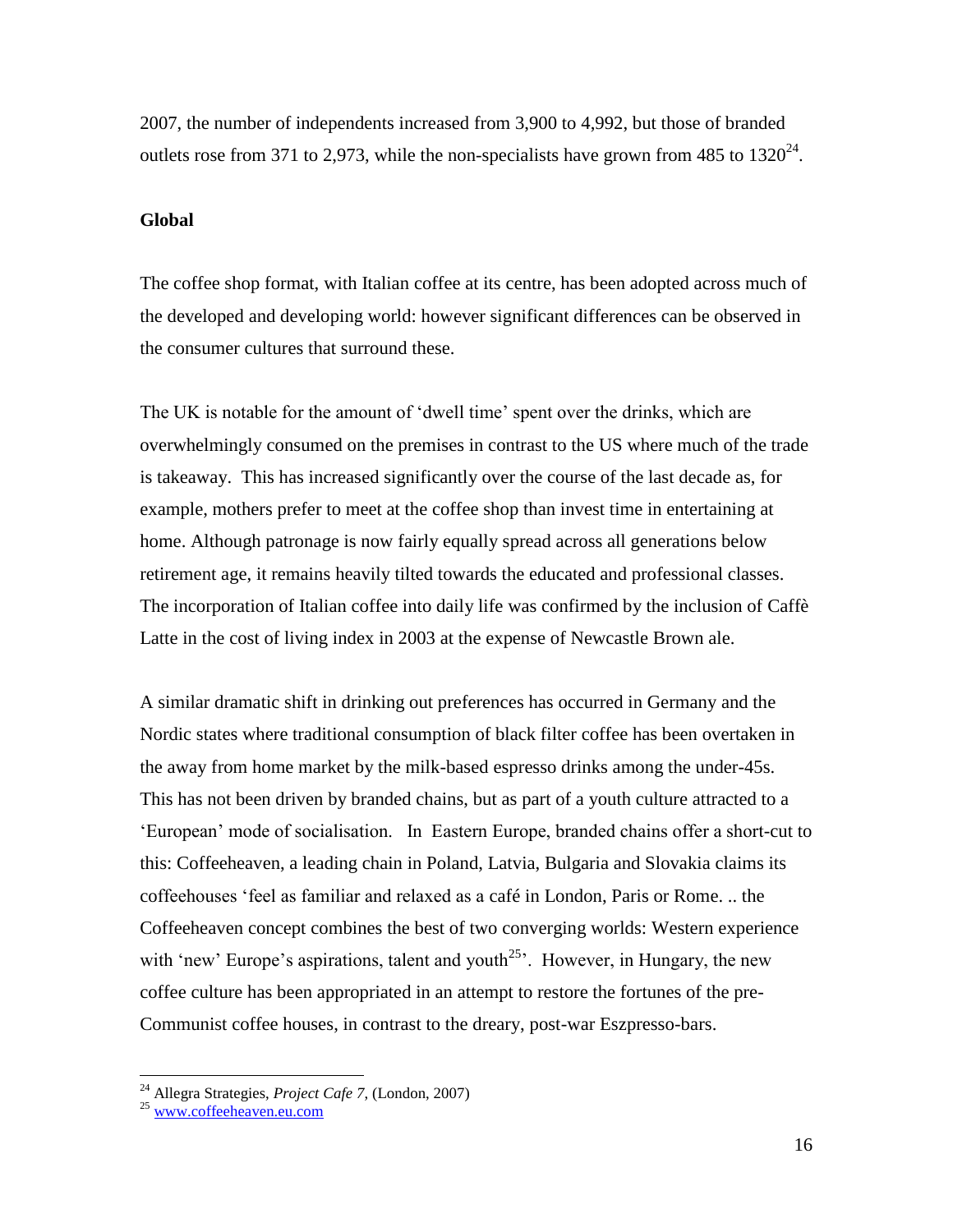In Asia and the Middle East, coffee houses serve as centres for the younger middle classes to affirm their affinity to Western consumer culture, in contrast to the traditional tea house. The most favoured beverages are often chilled in order to fit the temperate climate. It is noticeable that indigenous entrepreneurs have often played a key role in developing the market: the leading coffee house chain in India is Café Coffee Day which has recently opened outlets in Austria.

So how has this globalisation impacted Italy? Initial participation in the speciality revolution was low. Faema famously refused to back Schultz arguing Americans would never learn to drink espresso. The US public's enthusiasm for milk-based coffees created a surprising beneficiary in the small Florentine machine-making company La Marzocco whose machines featured two boilers, one of which could be used exclusively for milk foaming. Marzocco machines became so popular in the US that American investors acquired a controlling interest in the company and set up a subsidiary in Seattle. This was closed when Starbucks switched to bean to cup machines, but Marzocco remains revered in the speciality coffee world, while between 70-80% of commercial espresso machines are still 'Made in Italy'.

Similarly globalisation opened up new possibilities for the Italian coffee roasting industry at a time when domestic growth appeared to have run its course. Exports of espresso roasted in Italy rose from 12m kg in 1988 to 110m kg in 2005 – and now effectively subsidise domestic prices. Espresso's overseas success has led to its adoption as an icon of Italianess – seen in domestic communications campaigns that use foreign celebrities to enthuse about Italian coffee ( for example Dustin Hoffman and Caffè Vergnano).

However, there have been complaints that the country has failed to capitalise on its heritage, because of 'unfair competition' from other suppliers of 'Italian-sounding products'. The WTO, however, has rejected calls to protect 'Italian espresso' on the grounds that the coffee itself is a blend of beans from many countries. While the fragmented structures of the Italian coffee industry has prevented it from nurturing an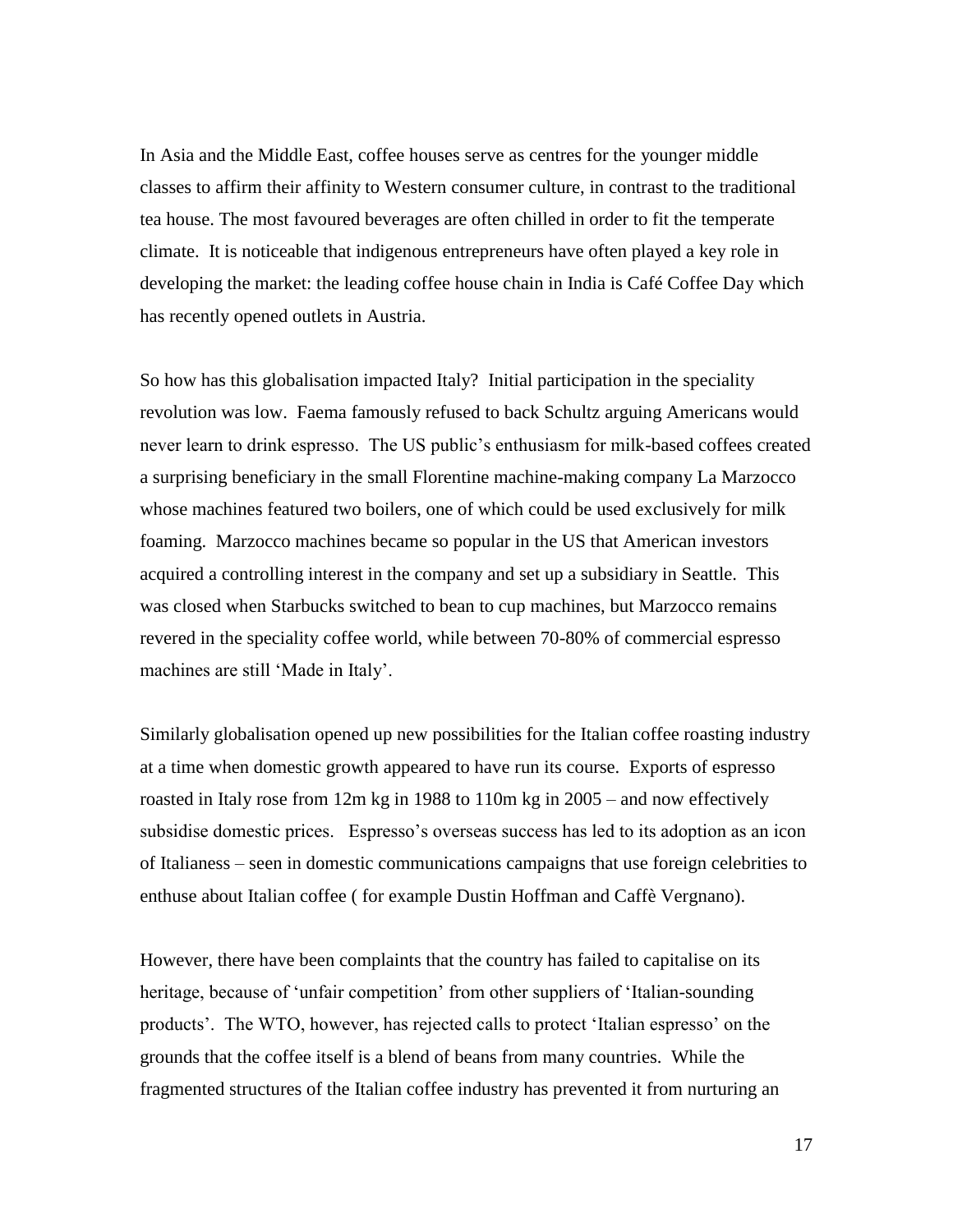Italian Starbucks (although some roasters are now developing licensed concepts, particularly in international markets), the distinctiveness of Italy's coffee culture – centred on rapid consumption of a low-priced espresso incorporating the minimum of additional services - has equally enabled it to resist the international coffee shop business model.

#### **Interpretations**

This project has demonstrated how the cultures of consumption surrounding Italian coffee and the meanings attached to them, have been created via the interplay of technological advance, market structures and consumer lifestyles, highlighting the variations between these throughout time and space. In conclusion, however, I should like to try and isolate some of these factors and demonstrate the nature of the contribution of each of them to the process of the cappuccino conquests.

## **Technology**

The contribution of technology has been invaluable in maintaining the separation of the drinking in and drinking out coffee cultures, and thereby adding value to espresso and its derivative beverages due to the inability to reproduce them at home. Hence the importance of the superseding of the old-style steam boiler machines by the leveroperated pressure machines producing *crema caffè* just as the stove-top Bialetti *moka* began spreading into Italian kitchens, claiming to be able to produce a coffee 'just like that at the bar'. While the latest phase in the cappuccino conquests has seen a huge increase in demand for domestic machines, with sales of so-called capsule machines increasing by 260% in the UK between 2002 and 2006, few domestic machines are able to deliver the necessary levels of pressure to produce a pure espresso, still less the steaming power needed to successfully froth milk for a cappuccino (even assuming the operators have the skill to use the equipment). Ironically these machines are having their greatest impact in Italy where the milk-handling capacity is of far less consequence.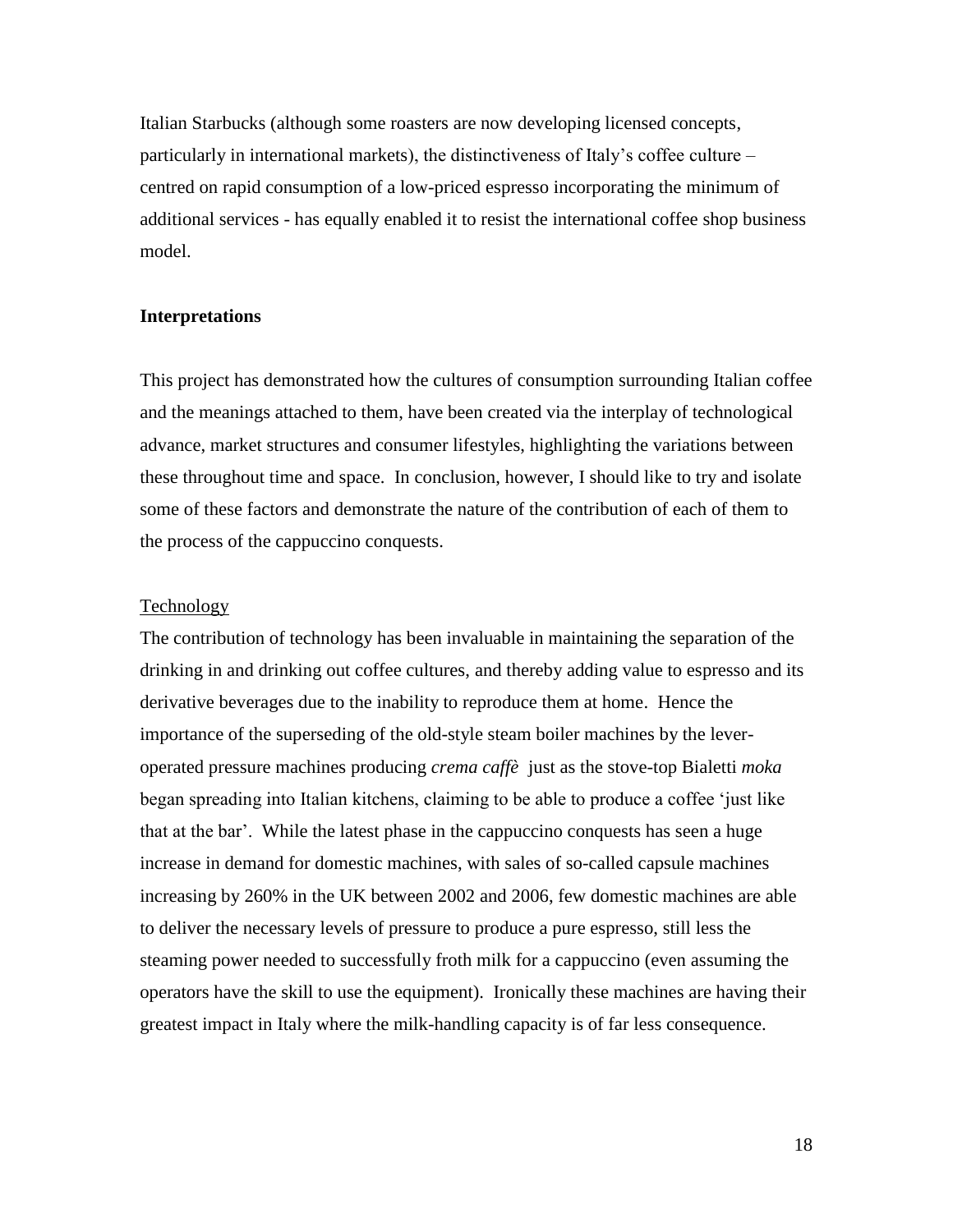#### Adaptability

The ease with which espresso beverages can be adapted to local markets has been a key to their success. As we have seen, espresso, cappuccino and latte have each led a phase of the globalisation of 'Italian-style' coffee, maintaining a patina of exoticism and authenticity, despite refinements in the size, strength and composition of the original Italian recipes in order to fit with the consumer preferences existing in different markets. Perhaps the most interesting example is the 'Americano' – a beverage made by floating a double shot of espresso on the top of a cup of hot water. This was originally an ad-hoc development of Italian barmen attempting to meet the demands of visiting tourists for a longer, weaker, dark coffee: it now serves the same function in British coffee shops which have simply abandoned brewed coffee, and instead present it as a sophisticated Italian beverage with a history of its own.

## Consumption Spaces

The evolution of drinking out formats is clearly a critical part of the success of Italian coffee. We have seen how, within the country itself, there was a shift from old-style cafes to the original 'American bars' and on to the post-war 'Bar Sport' that became a feature of the Italian landscape. Similarly the 1950s Anglo-American coffee bars which operated primarily as destination venues, trading long into the night, have been superseded by the coffee shop format with its emphasis on daytime trading, the exclusion of alcohol, and a separation of coffee consumption from coffee retailing. These changes reflect an alteration in leisure and working patterns which have increased opportunities for daytime socialisation, while reducing those in the evening. Thus longer working hours and commutes, especially amongst the professional classes, combined with the increased autonomy of work itself as a result of the computer, laptop and wireless revolutions have all contributed to the current success of the coffee shop; though the numbers of customers now using the coffee shop as a second office is now seen as a threat to the format itself.

## **Marketing**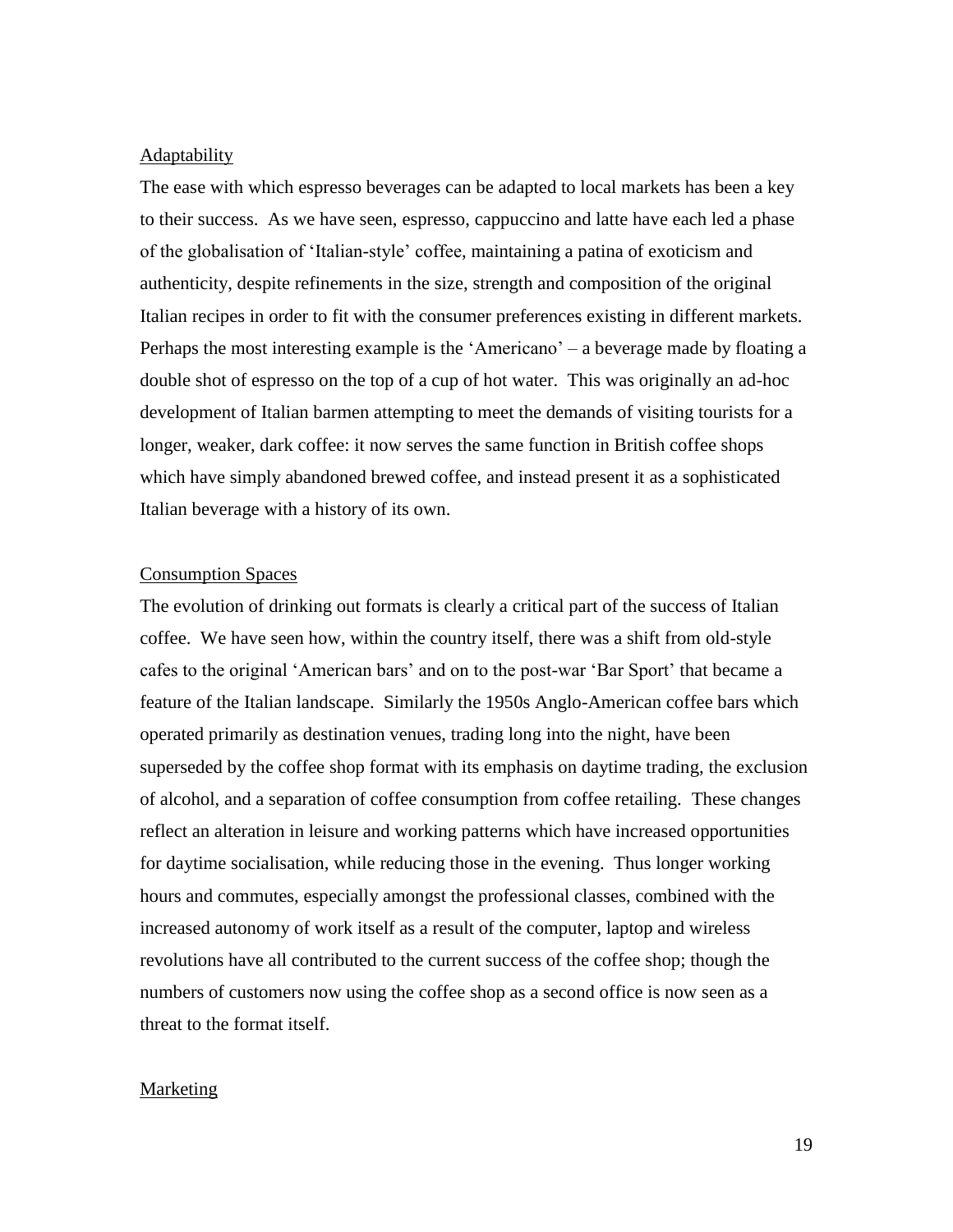Producers have played an active role in creating a set of values around coffee consumption that have been tailored to the aspirations of local markets. In Italy, the image of espresso was shifted from an expression of exoticism, to an everyday item, and is now presented as an icon of Italianess whose position has been validated by its international success. Branding has played a key role in this global success, but has reflected very different (and at times contested) points of reference: for example, between the role of coffee as an element in 'continental' culture in Europe and as part of an American lifestyle in Asia.

#### Cultural Positioning

Intertwined with this 'official' manufacturing of value around the beverages and their retail formats, there has been a process of broader cultural construction of images around the consumption of espresso-based beverages which has at times helped to promulgate their success, but can also threaten it. In the 1950s and 60s the incorporation of cappuccino into British youth culture both ensured its success, but also limited its spread into a broader market. Its association with the Anglo-Italian café during the 1970s cheapened the image of Italian coffee, an image never better encapsulated than in the 1980 television comedy sketch show *Not the Nine O'Clock News* in which a clearly Anglo-Italian waiter was depicted crouching down behind his Gaggia, making frothing noises while stirring powdered milk, cigarette ash and washing up liquid into an instant coffee and blowing bubbles into it with a straw. Conversely the role of television shows imported from the US such *Friends* in re-establishing drinking espresso-based beverages as a trendy practice amongst young adults cannot be underestimated.

#### Agents

One of the functions of commodity biography is to restore to history, people whose importance within an industry is often hidden. In the context of Italian coffee, contrary to the image of a beverage at first imported by émigré Italians, and then re-exported by corporate giants, the dominant narrative of the spread of Italian coffee is that of its importation by local agents, many of whom were from outside the mainstream coffee industry. While this is especially true of the many independent operators within the

20